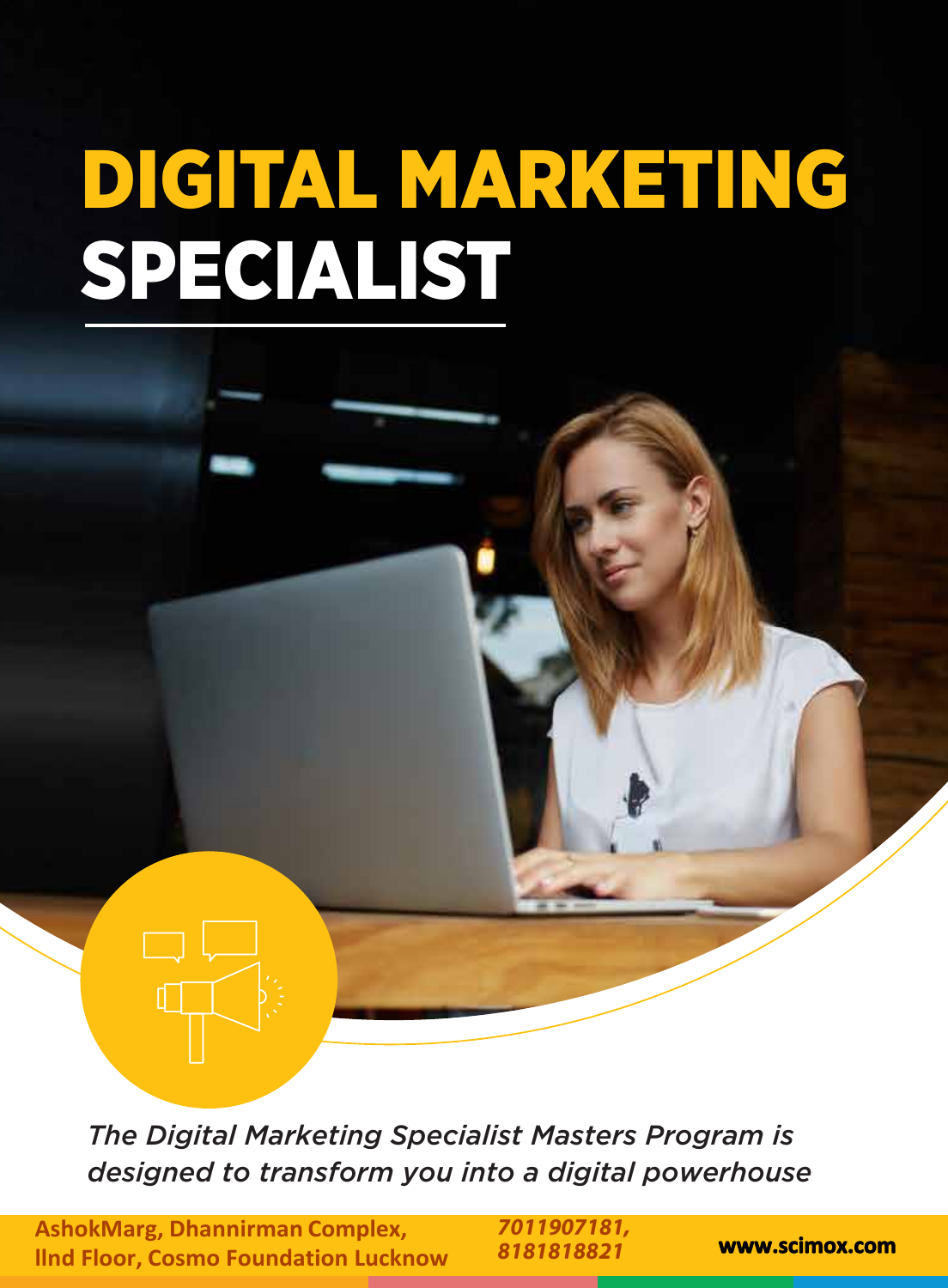## **Learning Path**



### **DIGITAL MARKETING SPECIALIST**

**AshokMarg, Dhannirman Complex, llnd Floor, Cosmo Foundation Lucknow www.scimox.com**

*7011907181, 8181818821*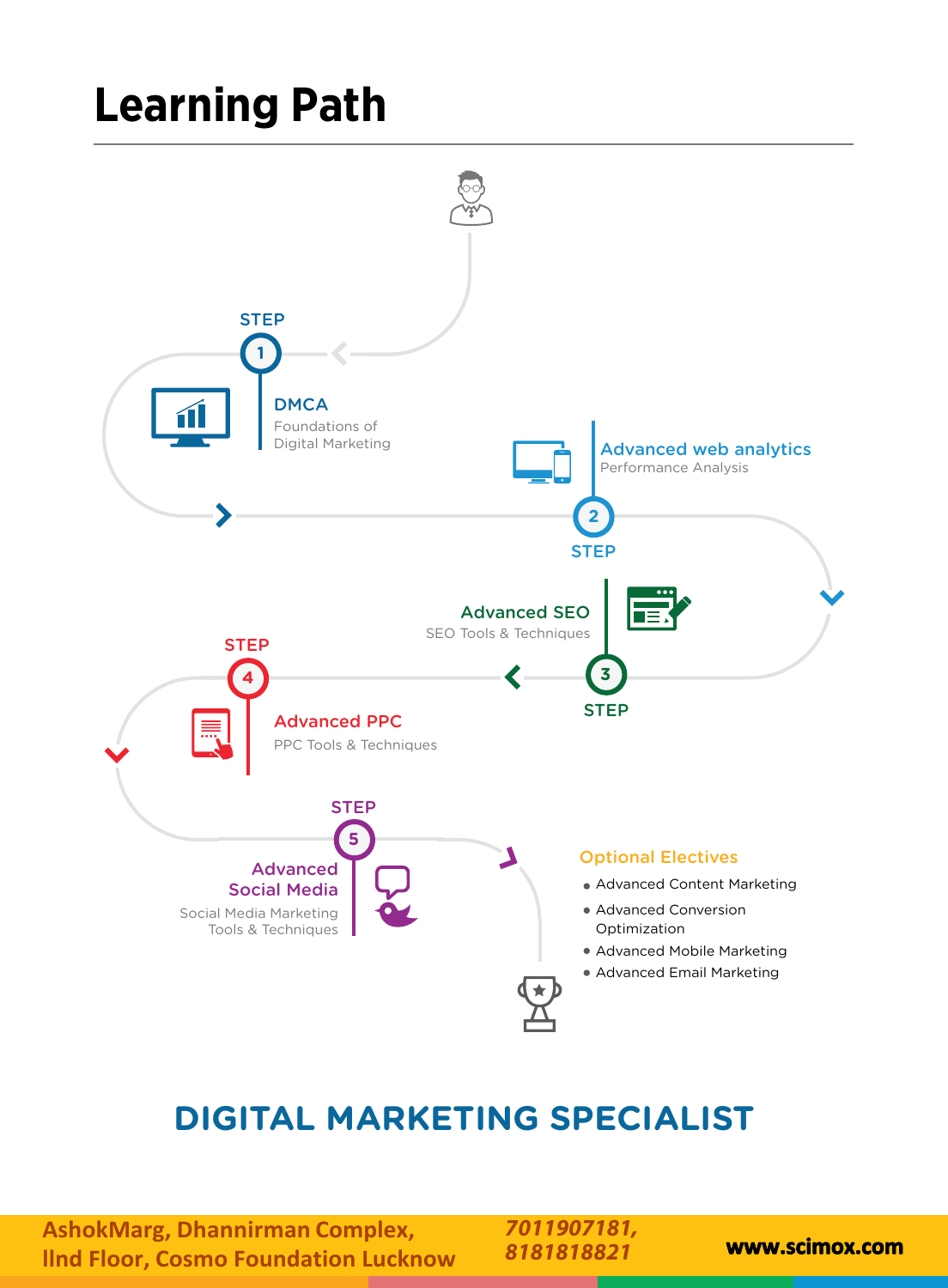#### Course Curriculum

- Foundations: Search Engine Optimization (SEO)
- Foundations: Social Media
- Foundations: Content Marketing
- Foundations: Email Marketing
- Foundations: Mobile Marketing
- Foundations: Pay Per Click (PPC)
- Foundations: Conversion Optimization
- Foundations: Digital Analytics
- Foundations: Marketing Automation
- Foundations: Programmatic Buying
- Tools: Google Analytics: Specific Techniques and Reports
- Tools: Google AdWords Fundamentals
- Tools: Facebook Marketing and Advertising
- Tools: YouTube and Video Marketing
- Tools: Twitter Advertising
- Digital Marketing Strategy